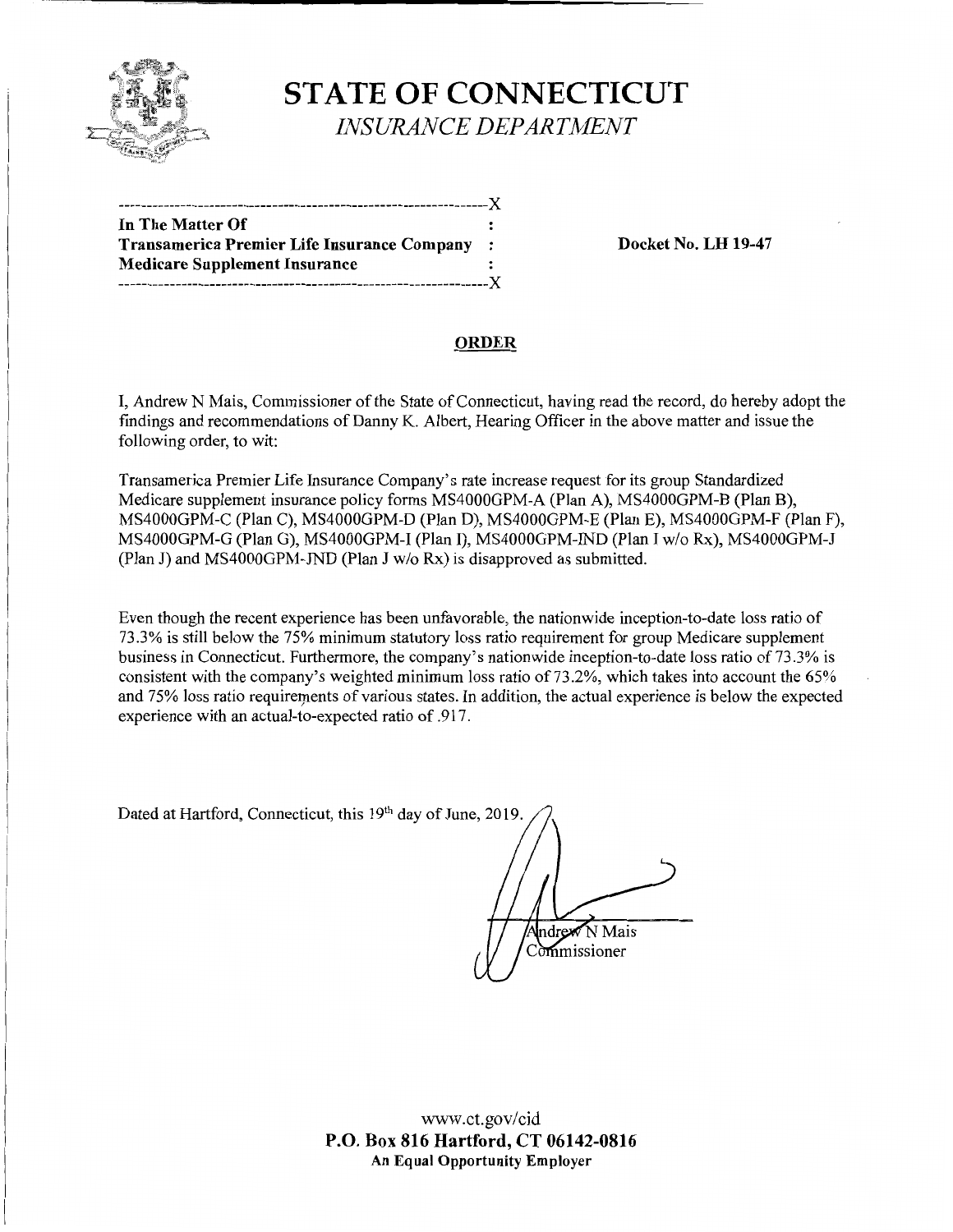

**STATE OF CONNECTICUT**  *INSURANCE DEPARTMENT* 

| In The Matter Of                            |           |
|---------------------------------------------|-----------|
| Transamerica Premier Life Insurance Company | $\cdot$ : |
| <b>Medicare Supplement Insurance</b>        |           |
|                                             |           |

**Docket No. LH 19-47** 

## **PROPOSED FINAL DECISION**

### I. **INTRODUCTION**

The Insurance Commissioner of the State of Connecticut is empowered to review rates charged for individual and group Medicare supplement policies sold to any resident of this State who is eligible for Medicare. The source for this regulatory authority is contained in Chapter 700c and Section 38a-495a of the Connecticut General Statutes.

After due notice, a hearing was held at the Insurance Department in Hartford, CT on Thursday, June 6, 2019, to consider whether or not the rate increase requested by Transamerica Premier Life Insurance Company on its Medicare supplement insurance business should be approved.

No members from the general public attended the hearing.

No company representatives from Transamerica Premier Life Insurance Company attended the hearing.

The hearing was conducted in accordance with the requirements of Section 38a-474, Connecticut General Statutes, the Uniform Administrative Procedures Act, Chapter 54 of Section 38a-8-1 et seq. of the Regulations of Connecticut State Agencies.

A Medicare supplement policy is a private health insurance policy sold on an individual or group basis, which provides benefits that are additional to the benefits provided by Medicare. For many years Medicare supplement policies have been highly regulated under both state and federal law to protect the interests of persons eligible for Medicare who depend on these policies to provide additional coverage for the costs of health care.

Effective December 1, 2005, Connecticut amended its program of standardized Medicare supplement policies in accordance with Section 38a-496a of the Connecticut General Statutes, and Sections 38a-495a-1 through 38a-495a-21 of the Regulations of Connecticut Agencies. This program, which conforms to federal requirements, provides a "core" package of benefits known as Plan A. Insurers may also offer any one or more of eleven other plans (Plans B through N).

Effective January 1, 2006, in accordance with Section 38a-495c of the Connecticut General Statutes (as amended by Public Act 05-20) premiums for all Medicare supplement policies in the state must use community rating. Rates for Plans A through N must be computed without regard to age, gender, previous claims history or the medical condition of any person covered by a Medicare supplement policy or certificate.

> www.ct.gov/cid **P.O. Box 816 Hartford, CT 06142-0816 An Equal Opportunity Employer**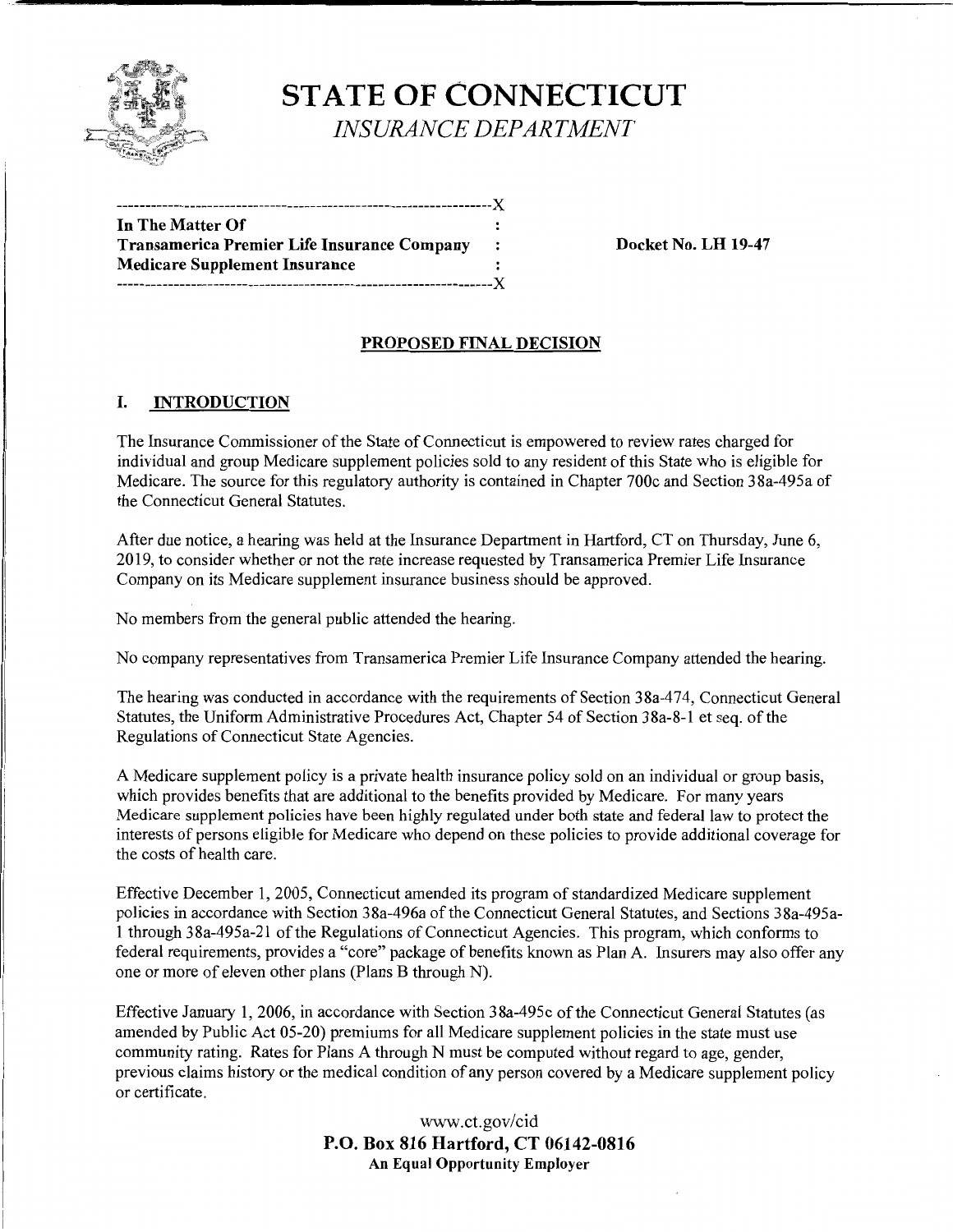The statute provides that coverage under Plans A through N may not be denied on the basis of age, gender, previous claims history or the medical condition of any covered person. Insurers may exclude benefits for losses incurred within six months from the effective date of coverage based on a pre-existing condition.

Effective October 1, 1998, carriers that offer Plan B or Plan C must make these plans as well as Plan A, available to all persons eligible for Medicare by reason of disability.

Insurers must also make the necessary arrangements to receive notice of all claims paid by Medicare for their insureds so that supplement benefits can be computed and paid without requiring insureds to file claim forms for such benefits. This process of direct notice and automatic claims payment is commonly referred to as "piggybacking" or "crossover".

Sections 38a-495 and 38a-522 of the Connecticut General Statutes, and Section 38a-495a-10 of the Regulations of Connecticut Agencies, state that individual and group Medicare supplement policies must have anticipated loss ratios of 65% and 75%, respectively. Under Sections 38a-495-7 and 38a-495a-10 of the Regulations of Connecticut Agencies, filings for rate increases must demonstrate that actual and expected losses in relation to premiums meet these standards, and anticipated loss ratios for the entire future period for which the requested premiums are calculated to provide coverage must be expected to equal or exceed the appropriate loss ratio standard.

Section 38a-473 of the Connecticut General Statutes provides that no insurer may incorporate in its rates for Medicare supplement policies factors for expenses that exceed 150% of the average expense ratio for that insurer's entire written premium for all lines of health insurance for the previous calendar year.

### II. **FINDING OF FACT**

After reviewing the exhibits entered into the record of this proceeding, and utilizing the experience, technical competence and specialized knowledge of the Insurance Department, the undersigned makes the following findings of fact:

1. Transamerica Premier Life Insurance Company has requested the following rate increases on its group standardized Medicare supplement policy forms MS4000GPM- A through J:

| Plan              | Increase |
|-------------------|----------|
| A                 | 3.6%     |
| B                 | 3.6%     |
| C                 | 3.6%     |
| D                 | 3.6%     |
| E                 | 3.6%     |
| F                 | 3.6%     |
| G                 | 3.6%     |
| I w/ and w/o $Rx$ | 3.6%     |
| J w/ and w/o $Rx$ | 3.6%     |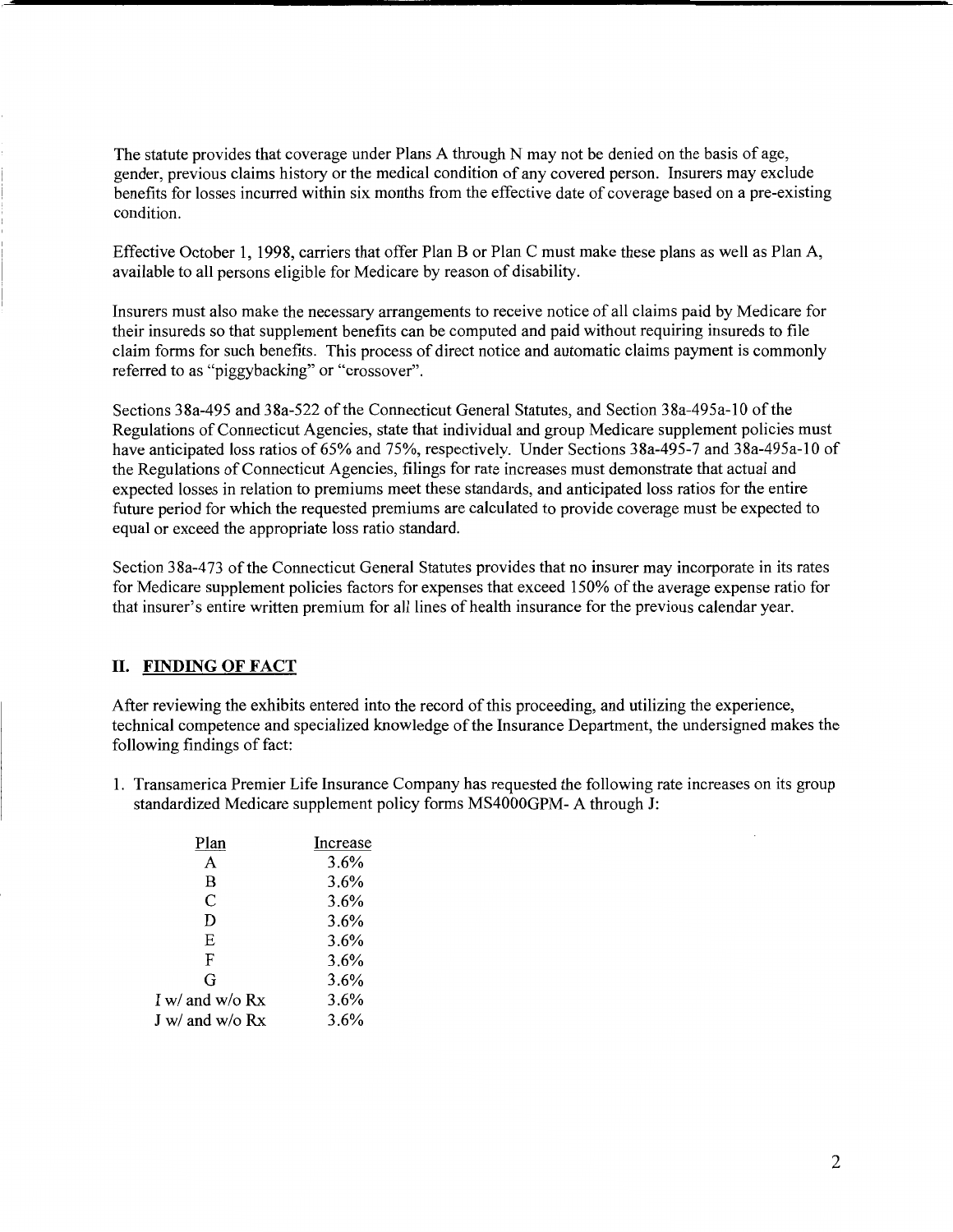2. The following are the number of in-force policies, by Plan, as of 12/31/17, for Connecticut and on a nationwide basis:

| Plan          | Connecticut | Nationwide |
|---------------|-------------|------------|
| A             | 13          | 201        |
| В             | 32          | 66         |
| $\mathcal{C}$ | 62          | 872        |
| D             | 32          | 67         |
| E             | 8           | 21         |
| F             | 103         | 1,070      |
| G             | 71          | 120        |
| I w/ $Rx$     | 0           | 18         |
| I w/o $Rx$    | 6           | 59         |
| J w/Rx        | 6           | 50         |
| $J$ w/o $Rx$  |             | 94         |
| Total         | 337         | 2,638      |

3. The following are the last increases approved for each of the Plans:

| Increase | Year |
|----------|------|
| 5.6%     | 2009 |
| 5.6%     | 2009 |
| 5.6%     | 2009 |
| 5.6%     | 2009 |
| 5.6%     | 2009 |
| 5.6%     | 2009 |
| 5.6%     | 2009 |
| 20.5%    | 2003 |
| none     | n/a  |
| 20.5%    | 2003 |
| none     | n/a  |
|          |      |

- 4. These forms were mass marketed. They are no longer being marketed.
- 5. The proposed rates are expected to satisfy the Connecticut statutory loss ratio of 75% required of group Medicare supplement forms.
- 6. Transamerica Premier Life certified that their expense factors are in compliance with section 38a-473, C.G.S.
- 7. Transamerica Premier Life has conformed to subsection (e) of section 38a-495c, C.G.S. regarding the automatic claims processing requirement.
- 8. The incurred loss ratios for 2017 and 2018 on a nationwide basis are 81.6% and 82.0% respectively while the inception-to-date loss ratio on a nationwide basis is 73.3%.
- 9. Transamerica Premier Life Insurance Company's 2019 Medicare supplement rate filing proposal is in compliance with the requirements of regulation 38a-474 as it applies to the contents of the rate submission as well as the actuarial memorandum.